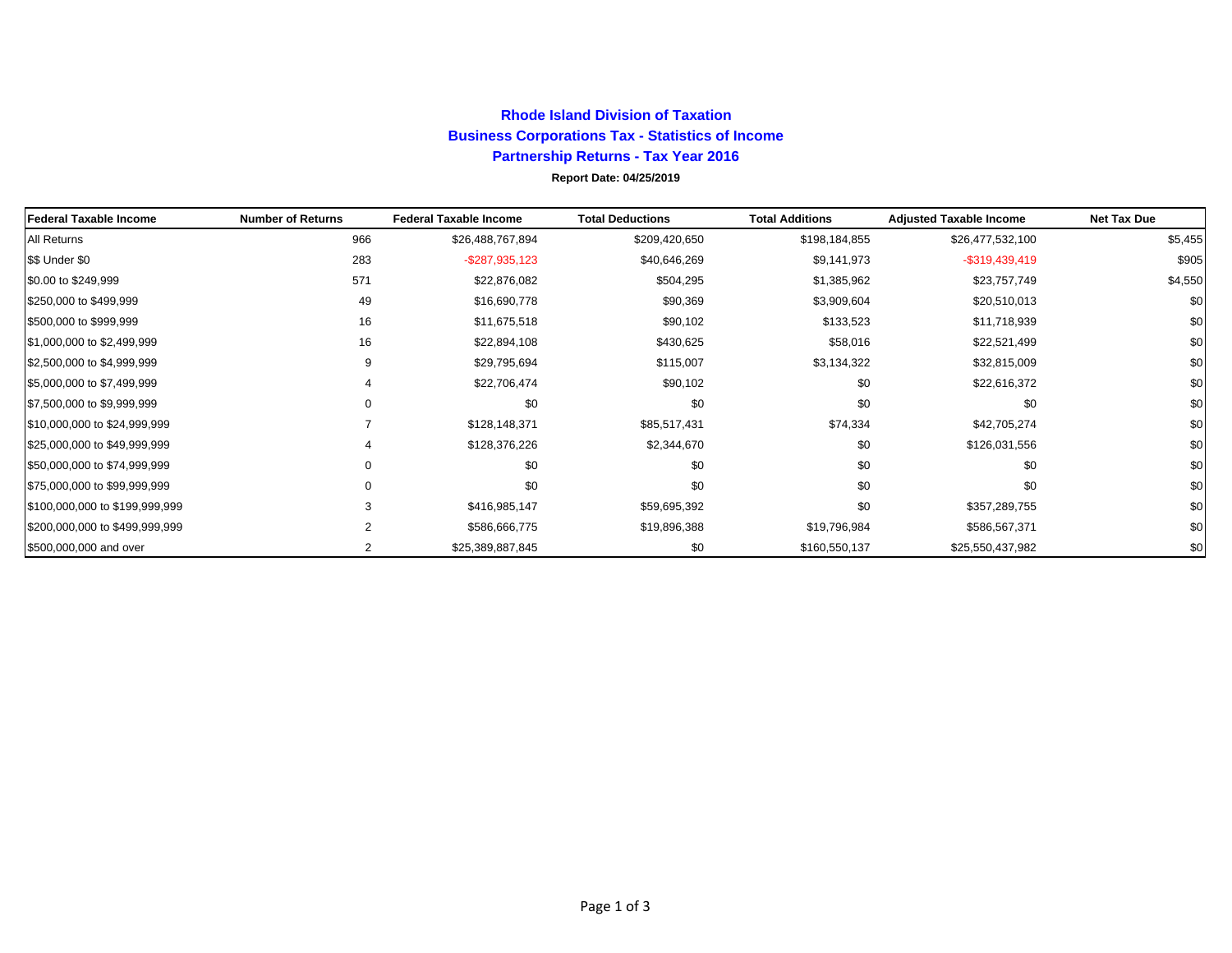## **Rhode Island Division of Taxation Business Corporations Tax - Statistics of Income Partnership Returns - Deductions from Federal Taxable Income - Tax Year 2016 Report Date: 04/25/2019**

|                                | Number of      | <b>Exempt Dividends and Interest</b> |          | <b>Bonus Depreciation and Sec 179</b> |               | <b>Discharge of Indebtedness</b> |        |
|--------------------------------|----------------|--------------------------------------|----------|---------------------------------------|---------------|----------------------------------|--------|
| <b>Federal Taxable Income</b>  | <b>Returns</b> | Count                                | Amount   | Count                                 | Amount        | Count                            | Amount |
| <b>All Returns</b>             | 966            | 17                                   | \$73,674 | 183                                   | \$209,346,969 |                                  | \$6    |
| \$\$ Under \$0                 | 283            |                                      | \$29,265 | 57                                    | \$40,617,004  |                                  | \$0    |
| \$0.00 to \$249,999            | 571            |                                      | \$17,184 | 85                                    | \$487,104     |                                  | \$6    |
| \$250,000 to \$499,999         | 49             |                                      | \$0      | 17                                    | \$90,369      |                                  | \$0    |
| \$500,000 to \$999,999         | 16             |                                      | \$12,322 | 6                                     | \$77,780      |                                  | \$0    |
| \$1,000,000 to \$2,499,999     | 16             |                                      | \$4,792  |                                       | \$425,833     |                                  | \$0    |
| \$2,500,000 to \$4,999,999     |                |                                      | \$0      |                                       | \$115,007     |                                  | \$0    |
| \$5,000,000 to \$7,499,999     |                |                                      | \$0      |                                       | \$90,102      |                                  | \$0    |
| \$7,500,000 to \$9,999,999     |                |                                      | \$0      |                                       | \$0           |                                  | \$0    |
| \$10,000,000 to \$24,999,999   |                |                                      | \$10,111 | 3                                     | \$85,507,320  | 0                                | \$0    |
| \$25,000,000 to \$49,999,999   |                |                                      | \$0      |                                       | \$2,344,670   |                                  | \$0    |
| \$50,000,000 to \$74,999,999   |                |                                      | \$0      |                                       | \$0           |                                  | \$0    |
| \$75,000,000 to \$99,999,999   |                |                                      | \$0      |                                       | \$0           |                                  | \$0    |
| \$100,000,000 to \$199,999,999 |                |                                      | \$0      | 2                                     | \$59,695,392  |                                  | \$0    |
| \$200,000,000 to \$499,999,999 |                |                                      | \$0      |                                       | \$19,896,388  |                                  | \$0    |
| \$500,000,000 and over         |                |                                      | \$0      |                                       | \$0           |                                  | \$0    |